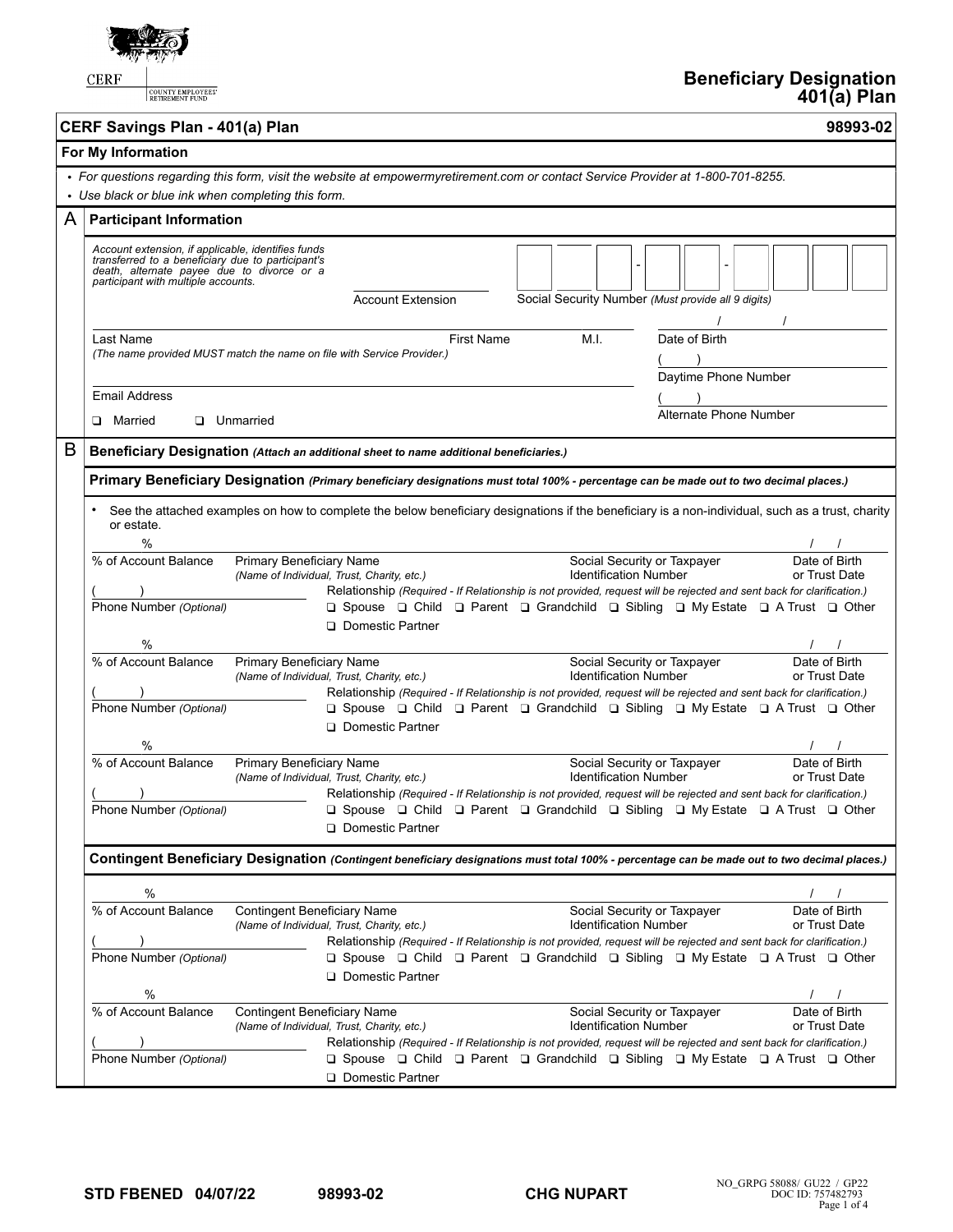|                                                                                                                                                                                                                                                                                                                                                                                                                                                                                                                                                                                                                                                                                                                                                                               |                                                                                                                                                                                                                                                                                                                                                                                                                                                                                                                                        |                                                                                                                                                                                                                                           |      |                                                                                                                                                                                                        | 98993-02                         |  |
|-------------------------------------------------------------------------------------------------------------------------------------------------------------------------------------------------------------------------------------------------------------------------------------------------------------------------------------------------------------------------------------------------------------------------------------------------------------------------------------------------------------------------------------------------------------------------------------------------------------------------------------------------------------------------------------------------------------------------------------------------------------------------------|----------------------------------------------------------------------------------------------------------------------------------------------------------------------------------------------------------------------------------------------------------------------------------------------------------------------------------------------------------------------------------------------------------------------------------------------------------------------------------------------------------------------------------------|-------------------------------------------------------------------------------------------------------------------------------------------------------------------------------------------------------------------------------------------|------|--------------------------------------------------------------------------------------------------------------------------------------------------------------------------------------------------------|----------------------------------|--|
|                                                                                                                                                                                                                                                                                                                                                                                                                                                                                                                                                                                                                                                                                                                                                                               | Last Name                                                                                                                                                                                                                                                                                                                                                                                                                                                                                                                              | First Name                                                                                                                                                                                                                                | M.I. | Social Security Number                                                                                                                                                                                 | <b>Number</b>                    |  |
| B                                                                                                                                                                                                                                                                                                                                                                                                                                                                                                                                                                                                                                                                                                                                                                             | Beneficiary Designation (Attach an additional sheet to name additional beneficiaries.)<br>Contingent Beneficiary Designation (Contingent beneficiary designations must total 100% - percentage can be made out to two decimal places.)                                                                                                                                                                                                                                                                                                 |                                                                                                                                                                                                                                           |      |                                                                                                                                                                                                        |                                  |  |
|                                                                                                                                                                                                                                                                                                                                                                                                                                                                                                                                                                                                                                                                                                                                                                               |                                                                                                                                                                                                                                                                                                                                                                                                                                                                                                                                        |                                                                                                                                                                                                                                           |      |                                                                                                                                                                                                        |                                  |  |
|                                                                                                                                                                                                                                                                                                                                                                                                                                                                                                                                                                                                                                                                                                                                                                               | $\%$                                                                                                                                                                                                                                                                                                                                                                                                                                                                                                                                   |                                                                                                                                                                                                                                           |      |                                                                                                                                                                                                        | $\frac{1}{\sqrt{1-\frac{1}{2}}}$ |  |
|                                                                                                                                                                                                                                                                                                                                                                                                                                                                                                                                                                                                                                                                                                                                                                               | % of Account Balance                                                                                                                                                                                                                                                                                                                                                                                                                                                                                                                   | <b>Contingent Beneficiary Name</b><br>(Name of Individual, Trust, Charity, etc.)                                                                                                                                                          |      | Social Security or Taxpayer<br>Identification Number                                                                                                                                                   | Date of Birth<br>or Trust Date   |  |
|                                                                                                                                                                                                                                                                                                                                                                                                                                                                                                                                                                                                                                                                                                                                                                               | $\frac{(\hspace{1cm})}{\text{Phone Number }(\text{Optional})}$                                                                                                                                                                                                                                                                                                                                                                                                                                                                         | <b>Q</b> Domestic Partner                                                                                                                                                                                                                 |      | Relationship (Required - If Relationship is not provided, request will be rejected and sent back for clarification.)<br>□ Spouse □ Child □ Parent □ Grandchild □ Sibling □ My Estate □ A Trust □ Other |                                  |  |
| Signatures and Consent (Signatures must be on the lines provided.)                                                                                                                                                                                                                                                                                                                                                                                                                                                                                                                                                                                                                                                                                                            |                                                                                                                                                                                                                                                                                                                                                                                                                                                                                                                                        |                                                                                                                                                                                                                                           |      |                                                                                                                                                                                                        |                                  |  |
|                                                                                                                                                                                                                                                                                                                                                                                                                                                                                                                                                                                                                                                                                                                                                                               |                                                                                                                                                                                                                                                                                                                                                                                                                                                                                                                                        | Participant Consent for Beneficiary Designation (Please sign on the 'Participant Signature' line below.)                                                                                                                                  |      |                                                                                                                                                                                                        |                                  |  |
|                                                                                                                                                                                                                                                                                                                                                                                                                                                                                                                                                                                                                                                                                                                                                                               | I have completed, understand and agree to all pages of this Beneficiary Designation form. Subject to the terms of the Plan, I am making the<br>above beneficiary designations for my vested account in the event of my death. I acknowledge and agree that it is my responsibility to monitor the<br>beneficiary designations in my account and to update the beneficiary designations as I deem necessary upon a change in marital status, death of<br>a beneficiary or any other change that may impact my beneficiary designations. |                                                                                                                                                                                                                                           |      |                                                                                                                                                                                                        |                                  |  |
| If I have more than one primary beneficiary, the account will be divided as specified. If a primary beneficiary predeceases me, his or her benefit will<br>be allocated to the surviving primary beneficiaries. Contingent beneficiaries will receive a benefit only if there is no surviving primary beneficiary,<br>as specified. If a contingent beneficiary predeceases me, his or her benefit will be allocated to the surviving contingent beneficiaries. If I fail to<br>designate beneficiaries, amounts will be paid pursuant to the terms of the Plan or applicable law. This designation is effective upon execution and<br>delivery to Service Provider. If any information is missing, additional information may be required prior to recording my designation. |                                                                                                                                                                                                                                                                                                                                                                                                                                                                                                                                        |                                                                                                                                                                                                                                           |      |                                                                                                                                                                                                        |                                  |  |
|                                                                                                                                                                                                                                                                                                                                                                                                                                                                                                                                                                                                                                                                                                                                                                               | This designation supersedes all prior designations. Beneficiaries will share equally if percentages are not provided and any amounts unpaid upon<br>death will be divided equally. Primary and contingent beneficiaries must separately total 100%. The percentages can be divided up to two<br>decimal points (Example: 33.33%).                                                                                                                                                                                                      |                                                                                                                                                                                                                                           |      |                                                                                                                                                                                                        |                                  |  |
|                                                                                                                                                                                                                                                                                                                                                                                                                                                                                                                                                                                                                                                                                                                                                                               | Any person who presents a false or fraudulent claim is subject to criminal and civil penalties.                                                                                                                                                                                                                                                                                                                                                                                                                                        |                                                                                                                                                                                                                                           |      |                                                                                                                                                                                                        |                                  |  |
|                                                                                                                                                                                                                                                                                                                                                                                                                                                                                                                                                                                                                                                                                                                                                                               |                                                                                                                                                                                                                                                                                                                                                                                                                                                                                                                                        |                                                                                                                                                                                                                                           |      |                                                                                                                                                                                                        |                                  |  |
|                                                                                                                                                                                                                                                                                                                                                                                                                                                                                                                                                                                                                                                                                                                                                                               | A handwritten signature is required on this form. An electronic signature will not be accepted and will result in a significant delay.                                                                                                                                                                                                                                                                                                                                                                                                 |                                                                                                                                                                                                                                           |      |                                                                                                                                                                                                        |                                  |  |
|                                                                                                                                                                                                                                                                                                                                                                                                                                                                                                                                                                                                                                                                                                                                                                               |                                                                                                                                                                                                                                                                                                                                                                                                                                                                                                                                        | Authorized Plan Administrator Signature (Please sign on the 'Authorized Plan Administrator Signature' line below.)                                                                                                                        |      |                                                                                                                                                                                                        |                                  |  |
|                                                                                                                                                                                                                                                                                                                                                                                                                                                                                                                                                                                                                                                                                                                                                                               |                                                                                                                                                                                                                                                                                                                                                                                                                                                                                                                                        | I accept the information provided by the participant on this form.                                                                                                                                                                        |      |                                                                                                                                                                                                        |                                  |  |
|                                                                                                                                                                                                                                                                                                                                                                                                                                                                                                                                                                                                                                                                                                                                                                               | <b>Authorized</b>                                                                                                                                                                                                                                                                                                                                                                                                                                                                                                                      |                                                                                                                                                                                                                                           |      |                                                                                                                                                                                                        |                                  |  |
|                                                                                                                                                                                                                                                                                                                                                                                                                                                                                                                                                                                                                                                                                                                                                                               | A handwritten signature is required on this form. An electronic signature will not be accepted and will result in a significant delay.                                                                                                                                                                                                                                                                                                                                                                                                 |                                                                                                                                                                                                                                           |      |                                                                                                                                                                                                        |                                  |  |
|                                                                                                                                                                                                                                                                                                                                                                                                                                                                                                                                                                                                                                                                                                                                                                               | <b>Print Full Name</b>                                                                                                                                                                                                                                                                                                                                                                                                                                                                                                                 |                                                                                                                                                                                                                                           |      |                                                                                                                                                                                                        |                                  |  |
| D                                                                                                                                                                                                                                                                                                                                                                                                                                                                                                                                                                                                                                                                                                                                                                             | <b>Delivery Instructions</b>                                                                                                                                                                                                                                                                                                                                                                                                                                                                                                           |                                                                                                                                                                                                                                           |      |                                                                                                                                                                                                        |                                  |  |
|                                                                                                                                                                                                                                                                                                                                                                                                                                                                                                                                                                                                                                                                                                                                                                               | <b>Uploaded Electronically:</b><br>Login to account at<br>empowermyretirement.com<br>Click on Upload Documents to submit                                                                                                                                                                                                                                                                                                                                                                                                               | After all signatures have been obtained, this form can be<br><b>OR</b> Sent Regular Mail to:<br><b>Empower Retirement</b><br>PO Box 173764<br>Denver, CO 80217-3764<br>We will not accept hand delivered forms at Express Mail addresses. |      | <b>OR</b> Sent Express Mail to:<br><b>Empower Retirement</b><br>8515 E. Orchard Road<br>Greenwood Village, CO 80111                                                                                    |                                  |  |

**Securities, when presented, are offered and/or distributed by GWFS Equities, Inc., Member FINRA/SIPC**. GWFS is an affiliate of Empower Retirement, LLC; Great-West Funds, Inc.; and registered investment adviser, Advised Assets Group, LLC. This material is for informational purposes only and is not intended to provide investment, legal or tax recommendations or advice.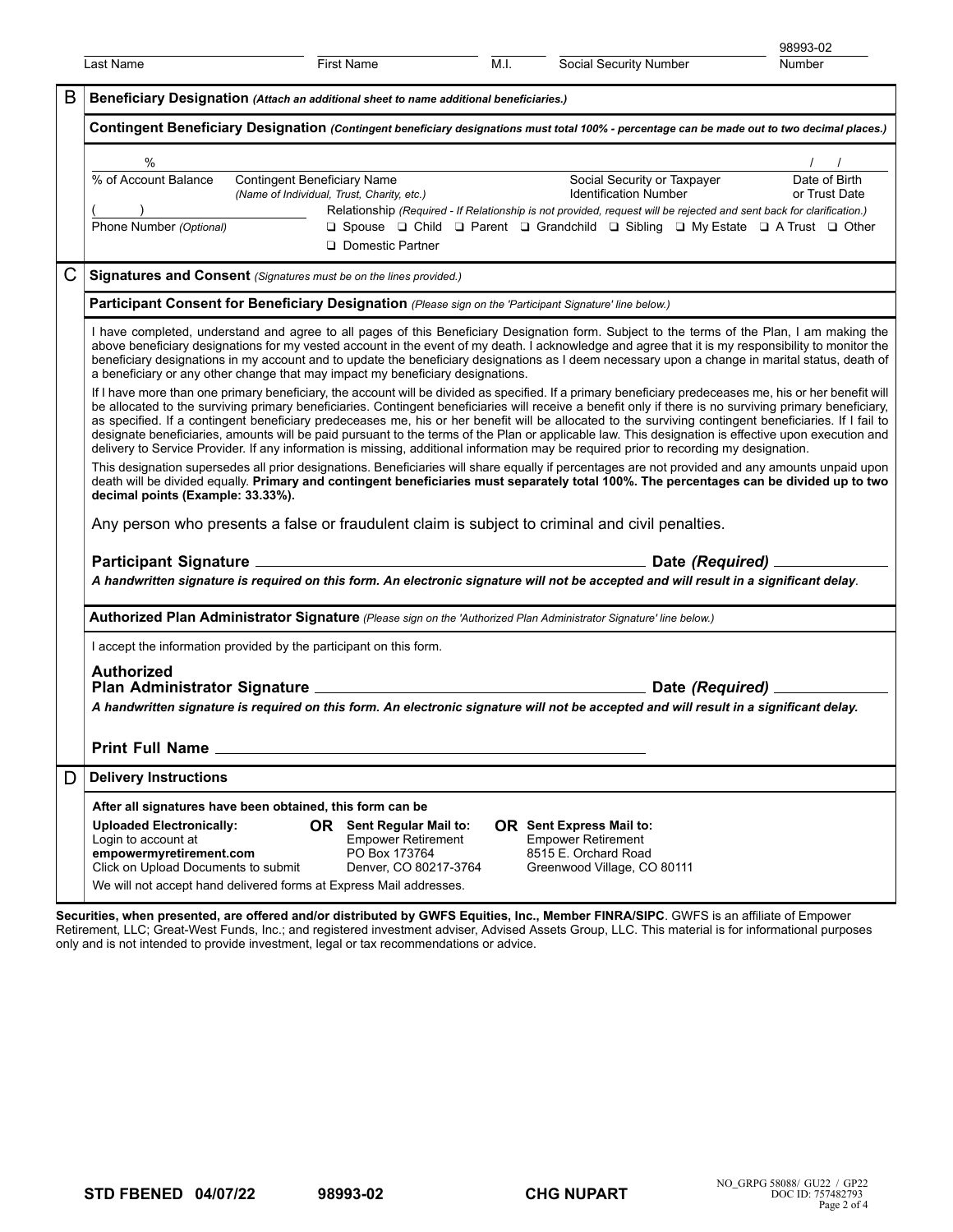### **This page is for informational purposes only - Do not return with the Beneficiary Designation form EXAMPLE BENEFICIARY DESIGNATIONS**

# **Example 1: Multiple Individuals as Beneficiaries**

| B<br>Beneficiary Designation (Attach an additional sheet to name additional beneficiaries.) |                                                                                                                                        |                                                                                                                                                                                                                                                        |                                |  |
|---------------------------------------------------------------------------------------------|----------------------------------------------------------------------------------------------------------------------------------------|--------------------------------------------------------------------------------------------------------------------------------------------------------------------------------------------------------------------------------------------------------|--------------------------------|--|
|                                                                                             | Primary Beneficiary Designation (Primary beneficiary designations must total 100% - percentage can be made out to two decimal places.) |                                                                                                                                                                                                                                                        |                                |  |
| or estate.                                                                                  |                                                                                                                                        | See the attached examples on how to complete the below beneficiary designations if the beneficiary is a non-individual, such as a trust, charity                                                                                                       |                                |  |
| 33.33%                                                                                      | John M. Doe                                                                                                                            | XXX-XX-XXXX                                                                                                                                                                                                                                            | 01/06/1954                     |  |
| % of Account Balance                                                                        | Primary Beneficiary<br>(Name of Individual, Trust, Charity, etc.)                                                                      | Social Security or Taxpayer<br><b>Identification Number</b>                                                                                                                                                                                            | Date of Birth<br>or Trust Date |  |
| (XXX) XXX-XXXX                                                                              |                                                                                                                                        | Relationship (Required - If Relationship is not provided, request will be rejected and sent back for clarification.)                                                                                                                                   |                                |  |
| Phone Number (Optional)                                                                     |                                                                                                                                        | $\Box$ Spouse $\Box$ Child $\Box$ Parent $\Box$ Grandchild <b>a</b> Sibling $\Box$ My Estate $\Box$ A Trust $\Box$ Other                                                                                                                               |                                |  |
|                                                                                             | □ Domestic Partner                                                                                                                     |                                                                                                                                                                                                                                                        |                                |  |
| 33.33 %                                                                                     | Don M. Doe                                                                                                                             | XXX-XX-XXXX                                                                                                                                                                                                                                            | 01/06/1954                     |  |
| % of Account Balance                                                                        | <b>Primary Beneficiary</b><br>(Name of Individual, Trust, Charity, etc.)                                                               | Social Security or Taxpayer<br><b>Identification Number</b>                                                                                                                                                                                            | Date of Birth<br>or Trust Date |  |
| (XXX) XXX-XXXX                                                                              |                                                                                                                                        | Relationship (Required - If Relationship is not provided, request will be rejected and sent back for clarification.)                                                                                                                                   |                                |  |
| Phone Number (Optional)                                                                     | □ Domestic Partner                                                                                                                     | $\Box$ Spouse $\Box$ Child $\Box$ Parent $\Box$ Grandchild <b>a</b> Sibling $\Box$ My Estate $\Box$ A Trust $\Box$ Other                                                                                                                               |                                |  |
| 33.34%                                                                                      | Michelle L. Doe                                                                                                                        | XXX-XX-XXXX                                                                                                                                                                                                                                            | 01/06/1957                     |  |
| % of Account Balance                                                                        | <b>Primary Beneficiary</b><br>(Name of Individual, Trust, Charity, etc.)                                                               | Social Security or Taxpayer<br><b>Identification Number</b>                                                                                                                                                                                            | Date of Birth<br>or Trust Date |  |
| (XXX) XXX-XXXX<br>Phone Number (Optional)                                                   | □ Domestic Partner                                                                                                                     | Relationship (Required - If Relationship is not provided, request will be rejected and sent back for clarification.)<br>$\Box$ Spouse $\Box$ Child $\Box$ Parent $\Box$ Grandchild $\blacksquare$ Sibling $\Box$ My Estate $\Box$ A Trust $\Box$ Other |                                |  |

### **Example 2: Trust as Beneficiary**

| В                                                                                                                                      | Beneficiary Designation (Attach an additional sheet to name additional beneficiaries.)                                                                         |                                                                   |                                                                                                                 |                                |  |
|----------------------------------------------------------------------------------------------------------------------------------------|----------------------------------------------------------------------------------------------------------------------------------------------------------------|-------------------------------------------------------------------|-----------------------------------------------------------------------------------------------------------------|--------------------------------|--|
|                                                                                                                                        | Primary Beneficiary Designation (Primary beneficiary designations must total 100% - percentage can be made out to two decimal places.)                         |                                                                   |                                                                                                                 |                                |  |
|                                                                                                                                        | See the attached examples on how to complete the below beneficiary designations if the beneficiary is a non-individual, such as a trust, charity<br>or estate. |                                                                   |                                                                                                                 |                                |  |
|                                                                                                                                        | %<br>100                                                                                                                                                       | Trust of Jane Doe                                                 | XX-XXXXXXX                                                                                                      | 06/30/2015                     |  |
|                                                                                                                                        | % of Account Balance                                                                                                                                           | Primary Beneficiary<br>(Name of Individual, Trust, Charity, etc.) | Social Security or Taxpayer<br><b>Identification Number</b>                                                     | Date of Birth<br>or Trust Date |  |
| (XXX) XXX-XXXX<br>Relationship (Required - If Relationship is not provided, request will be rejected and sent back for clarification.) |                                                                                                                                                                |                                                                   |                                                                                                                 |                                |  |
|                                                                                                                                        | Phone Number (Optional)                                                                                                                                        | <b>Q</b> Domestic Partner                                         | $\Box$ Spouse $\Box$ Child $\Box$ Parent $\Box$ Grandchild $\Box$ Sibling $\Box$ My Estate A Trust $\Box$ Other |                                |  |

#### **Example 3: Estate as Beneficiary**

| B |                                                                                                                                                                |                                                                          |                                                                                                                                |                                |  |
|---|----------------------------------------------------------------------------------------------------------------------------------------------------------------|--------------------------------------------------------------------------|--------------------------------------------------------------------------------------------------------------------------------|--------------------------------|--|
|   | Primary Beneficiary Designation (Primary beneficiary designations must total 100% - percentage can be made out to two decimal places.)                         |                                                                          |                                                                                                                                |                                |  |
|   | See the attached examples on how to complete the below beneficiary designations if the beneficiary is a non-individual, such as a trust, charity<br>or estate. |                                                                          |                                                                                                                                |                                |  |
|   | %<br>100                                                                                                                                                       | Estate of Anne Doe                                                       |                                                                                                                                |                                |  |
|   | % of Account Balance                                                                                                                                           | <b>Primary Beneficiary</b><br>(Name of Individual, Trust, Charity, etc.) | Social Security or Taxpayer<br><b>Identification Number</b>                                                                    | Date of Birth<br>or Trust Date |  |
|   | (XXX) XXX-XXXX                                                                                                                                                 |                                                                          | Relationship (Required - If Relationship is not provided, request will be rejected and sent back for clarification.)           |                                |  |
|   | Phone Number (Optional)                                                                                                                                        | <b>Q</b> Domestic Partner                                                | $\Box$ Spouse $\Box$ Child $\Box$ Parent $\Box$ Grandchild $\Box$ Sibling $\blacksquare$ My Estate $\Box$ A Trust $\Box$ Other |                                |  |